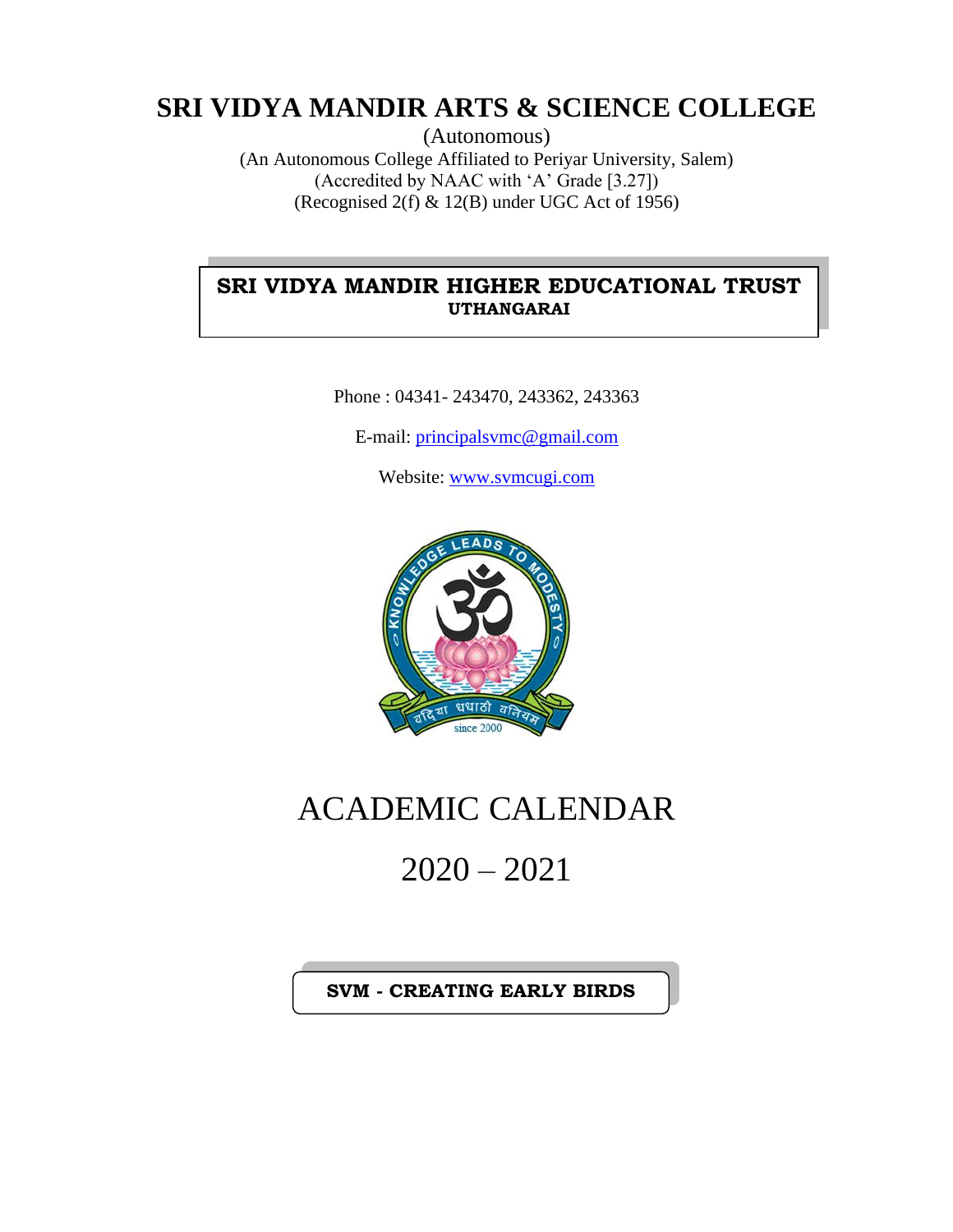| <b>Nov-20</b>    |                      |                                                                                                                  |                              |
|------------------|----------------------|------------------------------------------------------------------------------------------------------------------|------------------------------|
| <b>DATE</b>      | <b>DAY</b>           | <b>EVENTS</b>                                                                                                    | <b>WORKING DAYS</b>          |
| $\mathbf{1}$     | Sun                  | Holiday                                                                                                          | $\overline{\phantom{a}}$     |
| $\overline{2}$   | Mon                  | Commencement of Odd Semester Classes for I Year UG Programmes                                                    | $\mathbf{1}$                 |
| 3                | Tue                  |                                                                                                                  | $\sqrt{2}$                   |
| $\overline{4}$   | Wed                  |                                                                                                                  | 3                            |
| $\sqrt{5}$       | Thu                  |                                                                                                                  | $\sqrt{4}$                   |
| 6                | Fri                  |                                                                                                                  | $\sqrt{5}$                   |
| $\boldsymbol{7}$ | Sat                  |                                                                                                                  | $\sqrt{6}$                   |
| 8                | Sun                  | Holiday                                                                                                          | $\overline{\phantom{a}}$     |
| 9                | Mon                  | Commencement of Odd Semester Classes for I Year PG Programmes                                                    | $\tau$                       |
| 10               | Tue                  |                                                                                                                  | $\,$ 8 $\,$                  |
| 11               | Wed                  |                                                                                                                  | 9                            |
| 12               | Thu                  |                                                                                                                  | 10                           |
| 13               | Fri                  |                                                                                                                  | 11                           |
| 14               | Sat                  | Diwali - Holiday                                                                                                 | $\overline{\phantom{a}}$     |
| 15               | Sun                  | Holiday                                                                                                          | $\overline{\phantom{a}}$     |
| 16               | Mon                  |                                                                                                                  | 12                           |
| 17               | Tue                  |                                                                                                                  | 13                           |
| 18               | Wed                  |                                                                                                                  | 14                           |
| 19               | Thu                  |                                                                                                                  | 15                           |
| 20               | Fri                  |                                                                                                                  | 16                           |
| 21               | Sat                  |                                                                                                                  | 17                           |
| 22               | Sun                  | Holiday                                                                                                          | $\overline{a}$               |
| 23               | Mon                  |                                                                                                                  | 18                           |
| 24               | Tue                  |                                                                                                                  | 19                           |
| 25               | Wed                  |                                                                                                                  | 20                           |
| 26               | Thu                  |                                                                                                                  | 21                           |
| 27               | Fri                  |                                                                                                                  | 22                           |
| 28               | Sat                  | Preparing Final Name List of UG/PG Students Submitting to COE                                                    | 23                           |
| 29               | Sun                  | Holiday                                                                                                          |                              |
| 30               | Mon                  |                                                                                                                  | 24                           |
|                  |                      | <b>Dec-20</b>                                                                                                    |                              |
| <b>DATE</b>      | <b>DAY</b>           | <b>EVENTS</b>                                                                                                    | <b>WORKING DAYS</b>          |
| 1                | Tue                  |                                                                                                                  | 25                           |
| $\overline{c}$   | Wed                  |                                                                                                                  | 26                           |
| 3                | Thu                  | Allotting and Issuing Register Number to Students                                                                | 27                           |
| $\overline{4}$   | Fri                  |                                                                                                                  | $28\,$                       |
| 5                | Sat                  |                                                                                                                  | 29                           |
| $\sqrt{6}$       | Sun                  | Holiday                                                                                                          | $\Box$                       |
| $\tau$           | $\operatorname{Mon}$ | Call for Collection of Question Papers and Practicals Examiners Panel                                            |                              |
| $\,8\,$          | Tue                  |                                                                                                                  | $30\,$<br>31                 |
| $\boldsymbol{9}$ | Wed                  | Commencement of I CIA Examination                                                                                | 32                           |
| $10\,$           | Thu                  |                                                                                                                  | 33                           |
| $11\,$           | Fri                  | I CIA Examination<br>I CIA Examination                                                                           | 34                           |
| $12\,$           | Sat                  |                                                                                                                  | 35                           |
| 13               | Sun                  | I CIA Examination<br>Holiday                                                                                     | $\overline{\phantom{a}}$     |
| 14               | Mon                  | I CIA Examination                                                                                                | 36                           |
| 15               | Tue                  | I CIA Examination Ends                                                                                           | 37                           |
| $16\,$           | Wed                  |                                                                                                                  | $38\,$                       |
| 17               | Thu                  |                                                                                                                  | 39                           |
| 18               | Fri                  | Publication of I CIA Examination Result                                                                          | 40                           |
|                  |                      |                                                                                                                  |                              |
|                  |                      |                                                                                                                  |                              |
| 19<br>20         | Sat                  |                                                                                                                  | 41                           |
| 21               | Sun                  | Holiday                                                                                                          | $\qquad \qquad \blacksquare$ |
| $22\,$           | Mon<br>Tue           | Last Date for Paying Examination Fee Without Penalty<br>Last Date for Receiving Question Paper Setter Panel List | 42<br>43                     |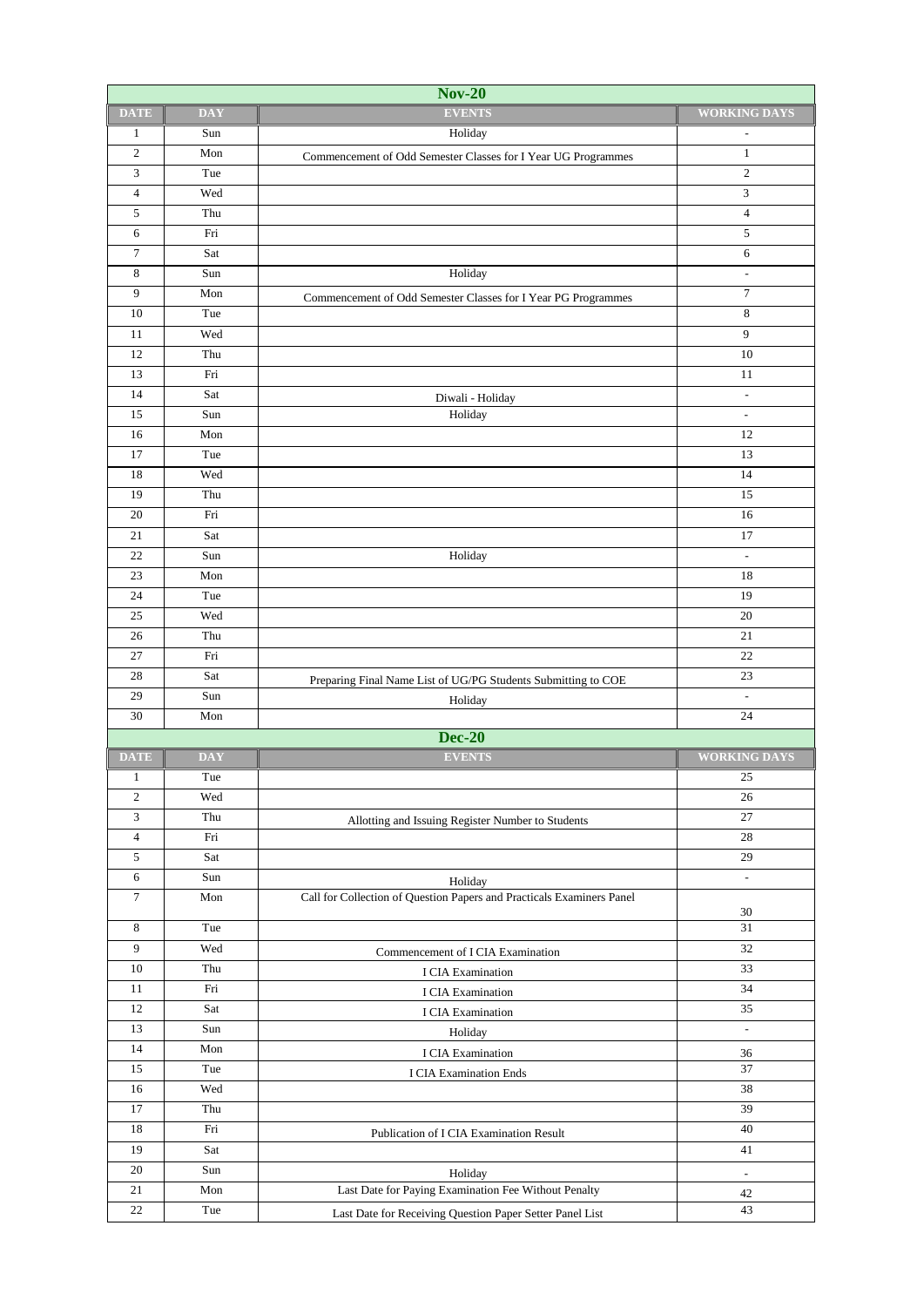| 23               | Wed        |                                                                                              | 44                       |
|------------------|------------|----------------------------------------------------------------------------------------------|--------------------------|
| 24               | Thu        |                                                                                              | 45                       |
| 25               | Fri        | Christmas - Holiday                                                                          | $\overline{\phantom{a}}$ |
| 26               | Sat        |                                                                                              | 46                       |
| 27               | Sun        | Holiday                                                                                      | $\overline{a}$           |
| 28               | Mon        | Last Date for Paying Examination Fee With Penalty                                            | 47                       |
| 29               | Tue        |                                                                                              | 48                       |
| 30               | Wed        |                                                                                              | 49                       |
| 31               | Thu        | Last Date for Fill-up Semester Examination Application                                       | 50                       |
|                  |            | $Jan-21$                                                                                     |                          |
| <b>DATE</b>      | <b>DAY</b> | <b>EVENTS</b>                                                                                | <b>WORKING DAYS</b>      |
| $\mathbf{1}$     | Fri        |                                                                                              | 51                       |
| 2                | Sat        |                                                                                              | 52                       |
| 3                | Sun        |                                                                                              |                          |
| $\overline{4}$   | Mon        | Holiday                                                                                      | 54                       |
| 5                | Tue        | Scrutinizing Semester Examination Applications                                               | 55                       |
| 6                | Wed        | Last Date for Uploading I CIA Mark                                                           | 56                       |
| $\tau$           | Thu        |                                                                                              | 57                       |
| 8                | Fri        |                                                                                              |                          |
| 9                | Sat        |                                                                                              | 58<br>59                 |
|                  |            |                                                                                              |                          |
| 10               | Sun        | Holiday                                                                                      | $\overline{\phantom{a}}$ |
| 11               | Mon        | Appointing Question Papers Setter for Semester Examinations from Panel List                  | 60                       |
| 12               | Tue        |                                                                                              | 61                       |
| 13               | Wed        | Pongal Festival Celebration                                                                  | 62                       |
| 14               | Thu        | Pongal - Holiday                                                                             | $\overline{a}$           |
| 15               | Fri        | Thiruvalluvar Day - Holiday                                                                  | $\overline{\phantom{a}}$ |
| 16               | Sat        | Uzhavar Thirunal - Holiday                                                                   | $\frac{1}{2}$            |
| 17               | Sun        | Holiday                                                                                      | $\frac{1}{2}$            |
| 18               | Mon        |                                                                                              | 63                       |
| 19               | Tue        |                                                                                              | 64                       |
| 20               | Wed        | Commencement of II CIA Examination                                                           | 65                       |
| 21               | Thu        | <b>II CIA Examination</b>                                                                    | 66                       |
| 22               | Fri        | <b>II CIA Examination</b>                                                                    | 67                       |
| 23               | Sat        | <b>II CIA Examination</b>                                                                    | 68                       |
| 24               | Sun        | Holiday                                                                                      |                          |
| 25               | Mon        | <b>II CIA Examination</b>                                                                    | 69                       |
| 26               | Tue        | Republic Day - Holiday                                                                       |                          |
| 27               | Wed        | <b>II CIA Examination Ends</b>                                                               | 70                       |
| 28               | Thu        |                                                                                              | 71                       |
| 29               | Fri        |                                                                                              | 72                       |
| 30               | Sat        | Receiving Question Paper from the Question Paper Setter for Semester Examinations            | 73                       |
| 31               | Sun        | Holiday                                                                                      | $\overline{\phantom{a}}$ |
|                  |            | $Feb-21$                                                                                     |                          |
| <b>DATE</b>      | <b>DAY</b> | <b>EVENTS</b>                                                                                | <b>WORKING DAYS</b>      |
| $\mathbf{1}$     | Mon        |                                                                                              | 74                       |
| $\overline{c}$   | Tue        |                                                                                              | 75                       |
| 3                | Wed        | Preparing Question Paper Scrutinizing Panel                                                  | 76                       |
| $\overline{4}$   | Thu        | Preparing Semester Examination Timetable                                                     | 77                       |
| 5                | Fri        |                                                                                              | 78                       |
| 6                | Sat        | Last Date for Uploading II CIA Marks                                                         | 79                       |
| $\boldsymbol{7}$ | Sun        | Holiday                                                                                      | $\overline{\phantom{a}}$ |
| 8                | Mon        |                                                                                              | 80                       |
| 9                | Tue        | Publication of II CIA Examination Result                                                     | 81                       |
| $10\,$           | Wed        |                                                                                              | 82                       |
| 11               | Thu        |                                                                                              | 83                       |
|                  |            | Appointing Internal/External Examiner, Observer and Camp Officer for Semester<br>Examination |                          |
|                  |            |                                                                                              |                          |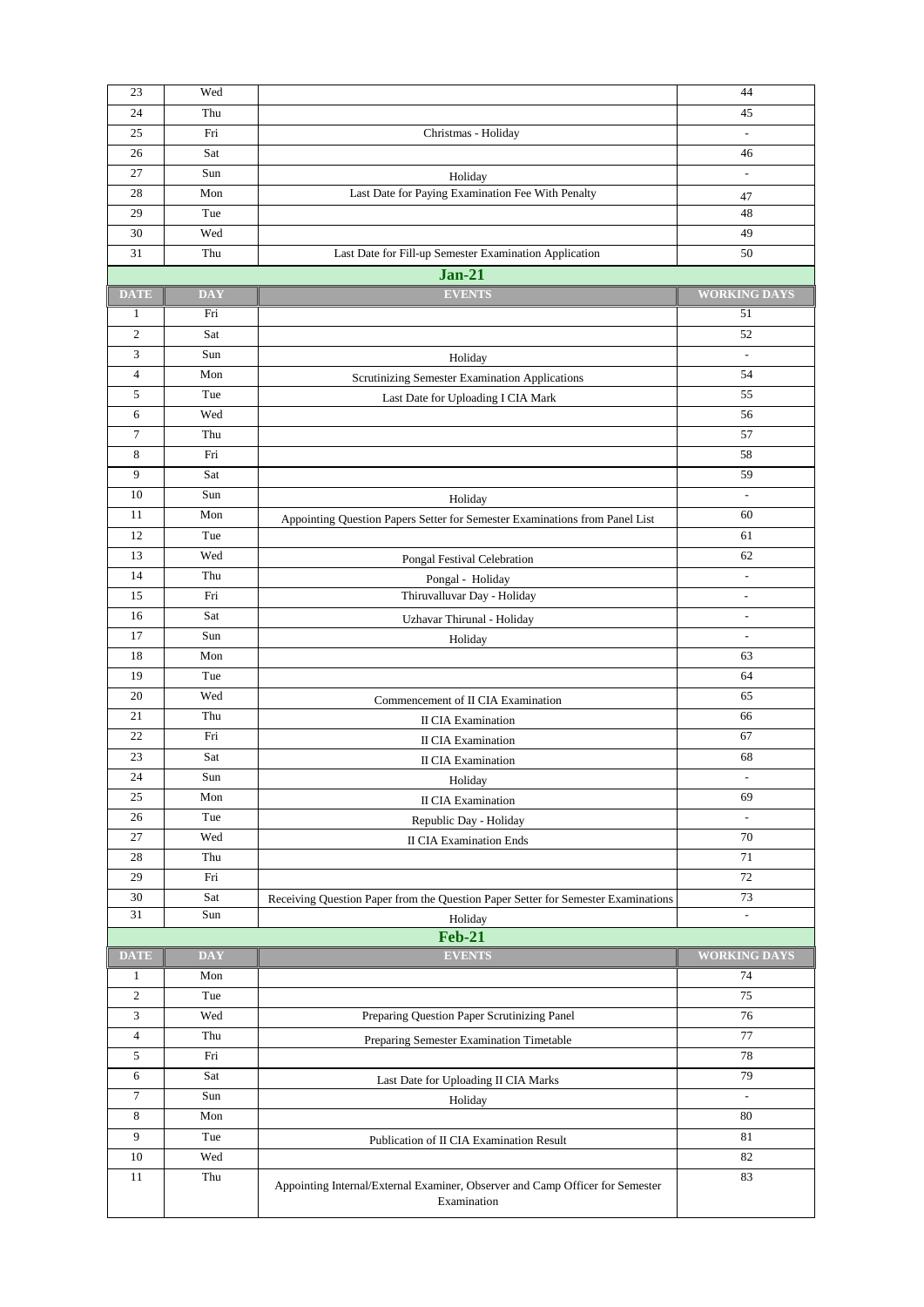| 12             | Fri        | Finilizing the Question Paper                                                                          | 84                       |
|----------------|------------|--------------------------------------------------------------------------------------------------------|--------------------------|
| 13             | Sat        |                                                                                                        | 85                       |
| 14             | Sun        | Holiday                                                                                                | $\overline{\phantom{a}}$ |
| 15             | Mon        | Commencement of Semester Practical Examination                                                         | 86                       |
| 16             | Tue        |                                                                                                        | 87                       |
| 17             | Wed        |                                                                                                        | 88                       |
| 18             | Thu        |                                                                                                        | 89                       |
| 19             | Fri        |                                                                                                        | 90                       |
| 20             | Sat        | <b>Semester Practical Examination Ends</b><br>Scrutunizing the Semester Question Paper by Scrutinizers | 91                       |
| 21             | Sun        |                                                                                                        | $\overline{\phantom{a}}$ |
|                |            | Holiday                                                                                                |                          |
| 22             | Mon        |                                                                                                        | 92                       |
| 23             | Tue        |                                                                                                        | 93                       |
| 24             | Wed        |                                                                                                        | 94                       |
| 25             | Thu        |                                                                                                        | 95                       |
| 26             | Fri        |                                                                                                        | 96                       |
| 27             | Sat        | Designing and Printing the Question Paper for Semester Examination                                     | 97                       |
| 28             | Sun        | Holiday                                                                                                | $\overline{a}$           |
|                |            | $Mar-21$                                                                                               |                          |
| <b>DATE</b>    | <b>DAY</b> | <b>EVENTS</b>                                                                                          | <b>WORKING DAYS</b>      |
| $\mathbf{1}$   | Mon        | Commencement of III CIA Examination                                                                    | 98                       |
| $\mathbf{2}$   | Tue        |                                                                                                        | 99                       |
| 3              | Wed        |                                                                                                        | 100                      |
| $\overline{4}$ | Thu        | Releasing Semester Examination Timetable                                                               | 101                      |
| 5              | Fri        | Last Date for Uploading Semester Practical Examination Marks                                           | 102                      |
|                |            | Preparing Hall Ticket                                                                                  |                          |
| 6              | Sat        | <b>III CIA Examination Ends</b>                                                                        | 103                      |
| $\tau$         | Sun        | Holiday                                                                                                |                          |
| 8              | Mon        |                                                                                                        | 104                      |
| 9              | Tue        | Publication of III CIA Examination Result                                                              | 105                      |
| 10             | Wed        |                                                                                                        | 106                      |
| 11             | Thu        |                                                                                                        | 107                      |
| 12             | Fri        | Releasing Hall Ticket for Semester Examination                                                         | 108                      |
| 13             | Sat        |                                                                                                        | 109                      |
| 14             | Sun        | Holiday                                                                                                | L,                       |
| 15             | Mon        |                                                                                                        | 110                      |
| 16             | Tue        |                                                                                                        | 112                      |
| 17             | Wed        |                                                                                                        | 113                      |
| 18             | Thu        | Commencement of Semester Examination (Theory)                                                          | 114                      |
| 19             | Fri        |                                                                                                        | 115                      |
| 20             | Sat        |                                                                                                        | 116                      |
| 21             | Sun        |                                                                                                        | $\blacksquare$           |
| 22             | Mon        | Holiday                                                                                                | 117                      |
| 23             | Tue        |                                                                                                        | 118                      |
| 24             | Wed        |                                                                                                        | 119                      |
| 25             |            |                                                                                                        |                          |
|                | Thu        | Semester Examination (Theory) Ends                                                                     | 120                      |
| 26             | Fri        | Allotting Dummy Numbers to the Semester Examination Answer Scripts                                     | 121                      |
| 27             | Sat        |                                                                                                        | 122                      |
| 28             | Sun        | Holiday                                                                                                | $\overline{\phantom{a}}$ |
| 29             | Mon        | Commencement of Evaluation of Semester Examination (Theory)                                            | 123                      |
| 30             | Tue        |                                                                                                        | 124                      |
| 31             | Wed        | Valuation of Semester Examination (Theory) Ends                                                        | 125                      |
|                |            | $Apr-21$                                                                                               |                          |
| <b>DATE</b>    | <b>DAY</b> | <b>EVENTS</b>                                                                                          | <b>WORKING DAYS</b>      |
| $\mathbf{1}$   | Thu        | Commencement of Even Semester Classes for I UG and PG Programme                                        | $\mathbf{1}$             |
| $\overline{c}$ | Fri        | Chairman Meeting After Valuation                                                                       | $\overline{c}$           |
| 3              | Sat        |                                                                                                        | 3                        |
| $\overline{4}$ | Sun        |                                                                                                        | $\overline{\phantom{a}}$ |
|                |            | Holiday                                                                                                |                          |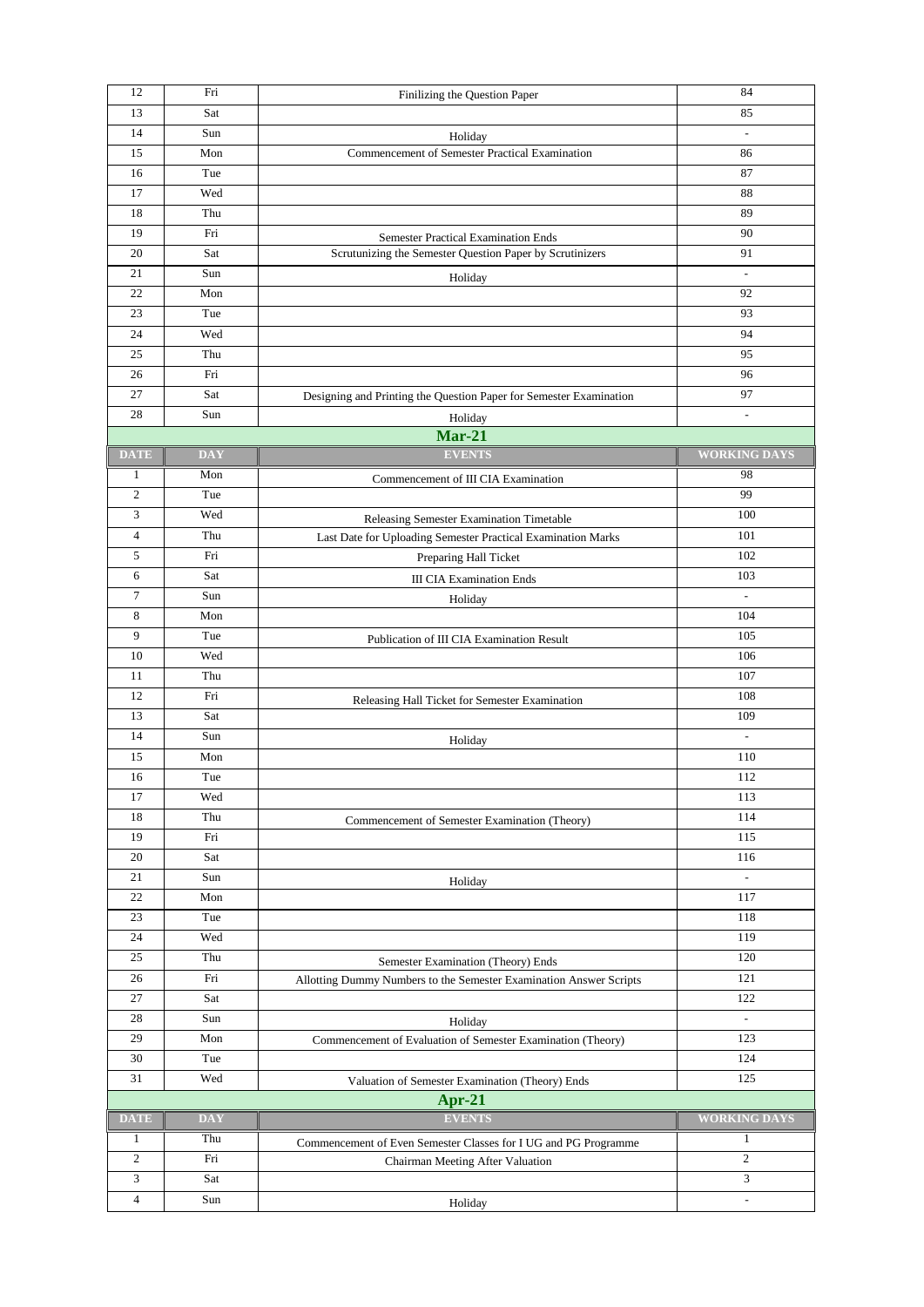| 5               | Mon                  | Publication of Odd Semester Result                                                | 4                        |
|-----------------|----------------------|-----------------------------------------------------------------------------------|--------------------------|
| 6               | Tue                  |                                                                                   | 5                        |
| $\tau$          | Wed                  |                                                                                   | 6                        |
| 8               | Thu                  | Issuing Revaluation and Retotalling Application                                   | 7                        |
| 9               | Fri                  |                                                                                   | $\,$ 8 $\,$              |
| 10              | Sat                  |                                                                                   | 9                        |
| 11              | Sun                  | Holiday                                                                           | $\sim$                   |
| 12              | Mon                  |                                                                                   | 10                       |
| 13              | Tue                  |                                                                                   | 11                       |
| 14              | Wed                  | Ambedkar Birthday - Holiday                                                       | $\overline{\phantom{a}}$ |
| 15              | Thu                  |                                                                                   | 12                       |
| 16              | Fri                  | Last Date for Applying Revaluation/Retotalling                                    | 13                       |
| 17              | Sat                  |                                                                                   | 14                       |
| 18              | Sun                  | Finalising Internal/External Examiners for Revaluation/Retotalling Answer Scripts |                          |
|                 |                      | Holiday                                                                           | $\frac{1}{2}$            |
| 19              | Mon                  |                                                                                   | 15                       |
| 20              | Tue                  |                                                                                   | 16                       |
| 21              | Wed                  |                                                                                   | 17                       |
| 22              | Thu                  |                                                                                   | 18                       |
| 23              | Fri                  |                                                                                   | 19                       |
| 24              | Sat                  | Evaluating Revaluation / Retotalling Answer Scripts                               | 20                       |
| 25              | Sun                  | Holiday                                                                           | $\overline{a}$           |
| 26              | Mon                  |                                                                                   | 21                       |
| 27              | Tue                  | Result Publication for Revaluation/Retotalling                                    | 22                       |
| 28              | Wed                  |                                                                                   | 23                       |
| 29              | Thu                  | Printing Semester Mark Statement                                                  | 24                       |
| 30              | Fri                  |                                                                                   | 25                       |
|                 |                      | $May-21$                                                                          |                          |
| <b>DATE</b>     | <b>DAY</b>           | <b>EVENTS</b>                                                                     | <b>WORKING DAYS</b>      |
| 1               | Sat                  |                                                                                   | $\overline{\phantom{a}}$ |
|                 |                      |                                                                                   |                          |
| $\overline{c}$  | Sun                  | May Day - Holiday                                                                 | $\overline{\phantom{a}}$ |
| 3               | Mon                  | Holiday                                                                           | 26                       |
| $\overline{4}$  | Tue                  | Commencement of I CIA Examination                                                 | 27                       |
|                 |                      |                                                                                   |                          |
| 5               | Wed                  | Issuing Odd Semester Mark Statement to the Students                               | $28\,$                   |
| 6               | Thu                  |                                                                                   | 29                       |
| 7               | Fri                  |                                                                                   | 30                       |
| 8               | Sat                  | <b>I CIA Examination Ends</b>                                                     | 31                       |
| 9               | Sun                  | Holiday                                                                           | $\overline{\phantom{a}}$ |
| 10              | Mon                  | <b>Summer Vacation Begins</b>                                                     |                          |
| 11              | Tue                  |                                                                                   |                          |
| 12              | Wed                  | Publishing I CIA Result                                                           |                          |
| 13              | Thu                  |                                                                                   |                          |
| 14              | $\rm Fri$            |                                                                                   |                          |
| 15              | Sat                  |                                                                                   |                          |
| $16\,$          | Sun                  | Holiday                                                                           |                          |
| 17              | $\operatorname{Mon}$ |                                                                                   |                          |
| 18              | Tue                  |                                                                                   |                          |
| 19              | Wed                  |                                                                                   |                          |
| $20\,$          | Thu                  |                                                                                   |                          |
| $21\,$          | Fri                  |                                                                                   |                          |
| $22\,$          | Sat                  |                                                                                   |                          |
| $23\,$          | Sun                  | Holiday                                                                           |                          |
| 24              | Mon                  |                                                                                   |                          |
| $\overline{25}$ | Tue                  |                                                                                   |                          |
| $26\,$          | Wed                  |                                                                                   |                          |
| $\overline{27}$ | Thu                  |                                                                                   |                          |
| $28\,$          | $\rm Fri$            |                                                                                   |                          |